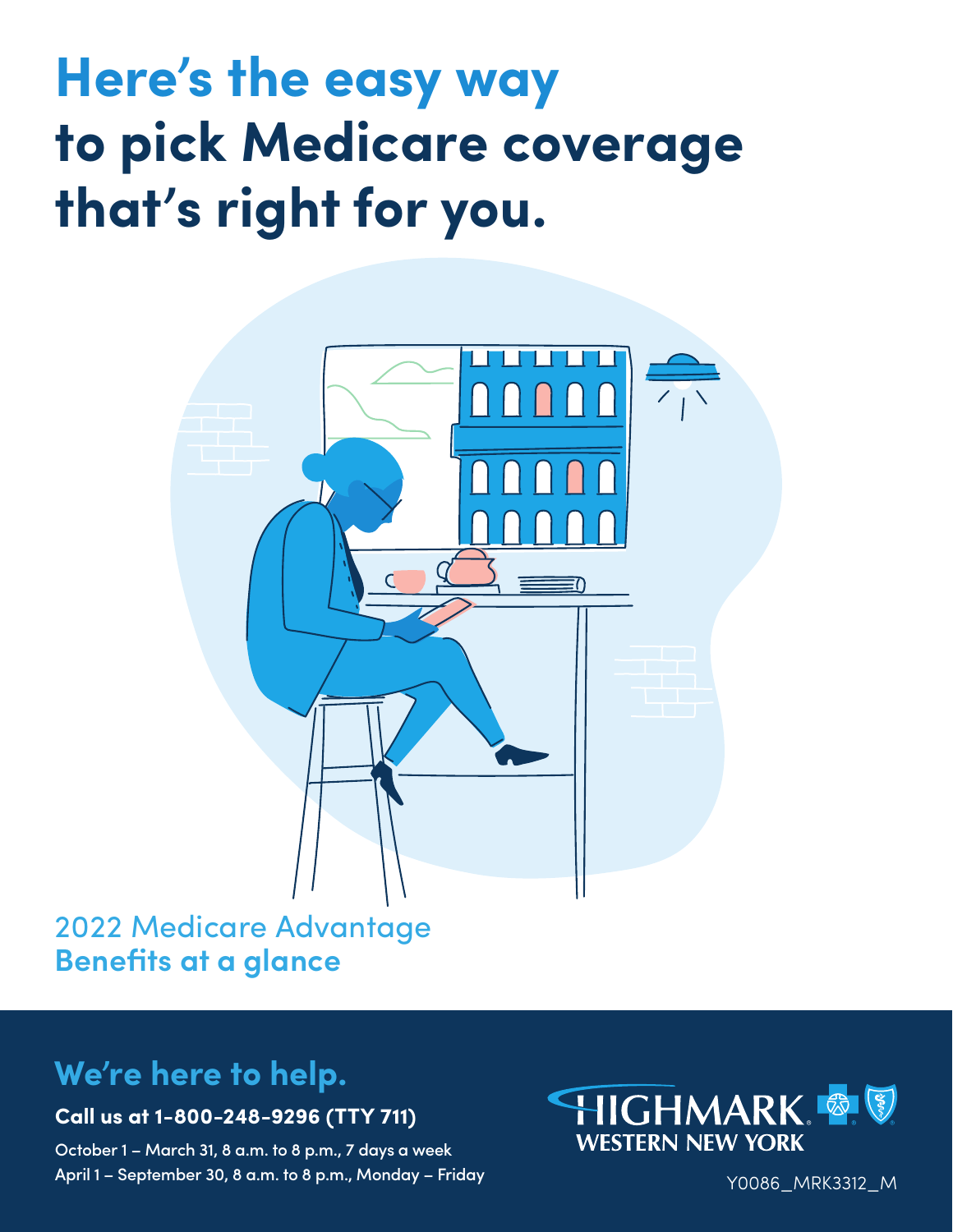## **Carry confidence with**

## **Highmark Blue Cross Blue Shield of Western New York Medicare Advantage plans**

**Our plans provide comprehensive coverage accepted by hospitals, doctors, and specialists at home in Western New York and across the U.S.**

**They give you the essentials you need, like medical and prescription drug coverage, plus the extra benefits you want. All plans come with our exclusive Blue Total Health package, that includes a number of options to support your overall health and wellness such as dental, vision, fitness, and more.**

## **Plan options giving you choice and affordability**

### **Our NEW Senior Blue Basic (HMO) plan**

Enjoy comprehensive medical and drug coverage, additional benefits, and get \$50 back every month. This unique benefit comes with our Senior Blue Basic (HMO) plan and puts \$50 back in your Social Security check every month.<sup>1</sup>

**NEW!** Tiered benefit packages provide simplicity when selecting a comprehensive plan personalized to meet your unique needs. Our benefit levels include **Basic, Standard,** and **Premium** tiers.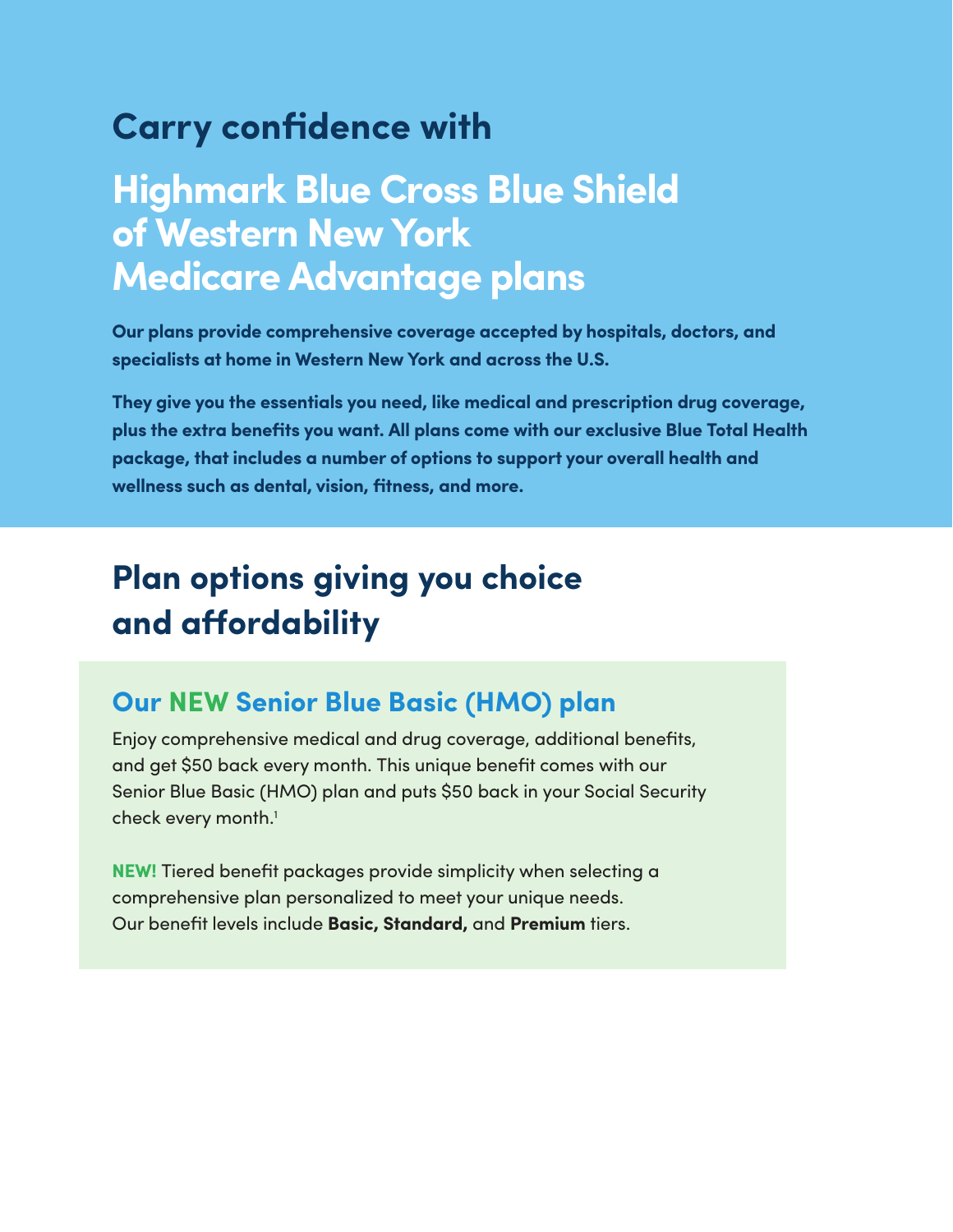## **Reliable coverage wherever life takes you**

Our plans give you the peace of mind that comes with hassle-free care wherever and whenever you need it.

### **Expansive national network**

With our PPO plans, including the **\$26 Freedom Nation (PPO)**, you receive the same great care you get at home even when you travel outside of your coverage area. Pay what you would in-network for all plan-covered services through providers who participate in the Medicare Advantage PPO network-sharing program.<sup>2</sup>



### **Full local coverage**

You'll have access to one of the most robust networks in the area, including all Western New York hospitals and most providers and specialists.



### **Worldwide**

All of our plans provide worldwide emergency and urgent care.

- \$65 copay for urgent care
- \$90 for emergency care



### **Virtual**

For convenient nonemergency care, our plans include both telemedicine hosted by Doctor On Demand® and telehealth<sup>3</sup> visits with your own doctors and specialists.

### **Doctor On Demand**

See a board-certified doctor with the Doctor On Demand app. Doctors are available for virtual appointments 24/7 and at a \$0 copay.

### **Telehealth<sup>3</sup>**

Our telehealth benefit lets you see your local doctor or specialist virtually for the same cost as an **in-person visit**.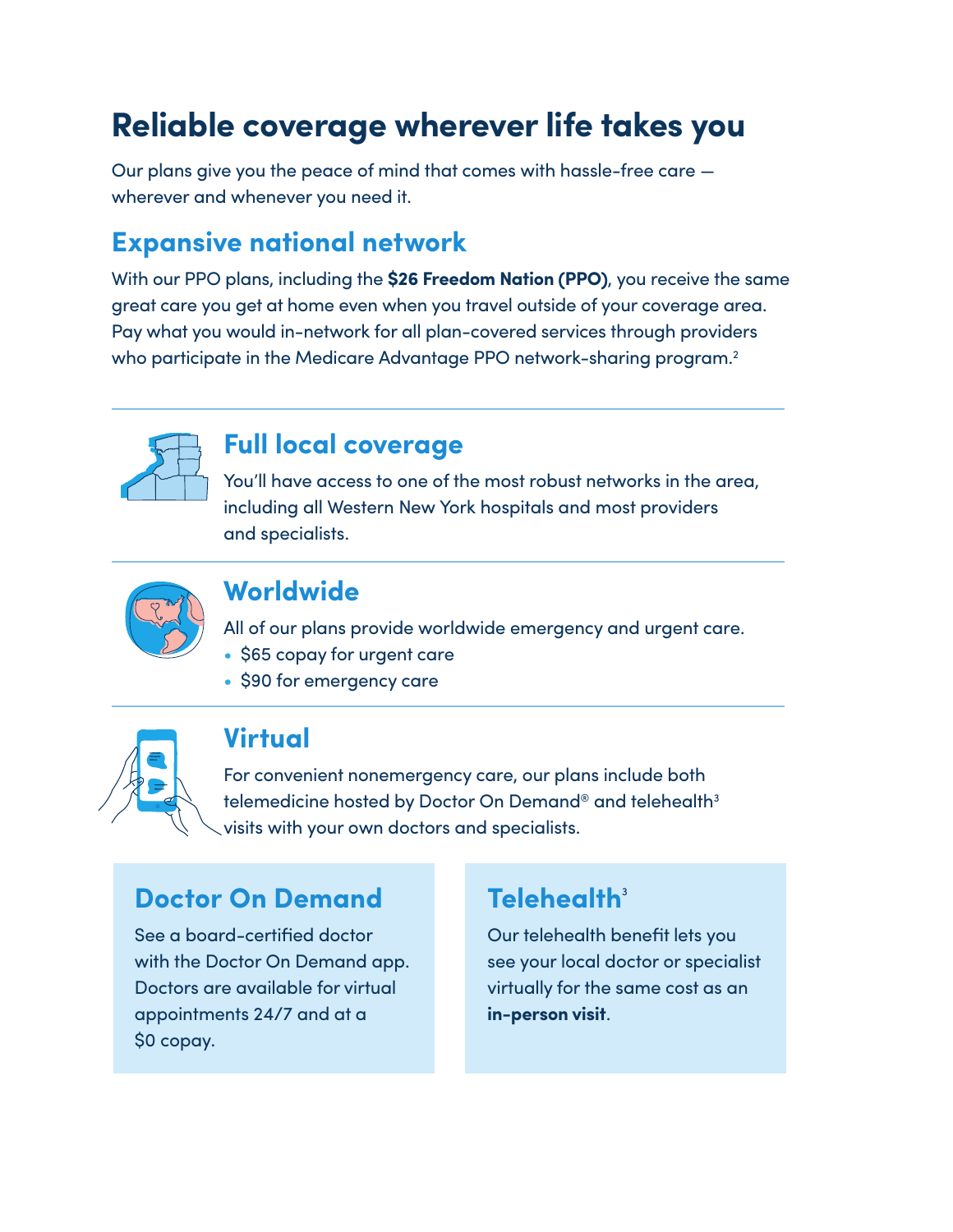## **Highmark Blue Cross Blue Shield of Western New York 2022 product portfolio** A plan for every lifestyle and budget

| deductibles <sup>6</sup><br><b>Preferred pharmacy</b><br>subsidy <sup>4</sup><br>giveback <sup>1</sup><br>doctor<br><b>Standard pharmacy</b><br>\$0<br>NEW!<br><b>Basic</b><br>Tiers 1-2<br>\$4/\$12/\$42/\$94/27%<br><b>Senior Blue Basic</b><br>\$0<br>\$0<br>\$50<br>\$15<br>\$45<br>\$9/\$17/\$47/\$100/27%<br>\$350<br>(HMO) <sup>7</sup><br>Tiers 3-5<br><b>Senior Blue 601</b><br>\$0<br>\$0<br><b>NA</b><br>\$5<br><b>NA</b><br>\$45<br><b>NA</b><br>(HMO) <sup>7</sup><br>\$0<br>Standard<br>Tiers 1-2<br><b>BlueSaver</b><br>\$0/\$12/\$42/\$94/28%<br>\$0<br>\$0<br><b>NA</b><br>\$5<br>\$36<br>\$5/\$17/\$47/\$100/28%<br>(HMO) <sup>7</sup><br>\$290<br>Tiers 3-5<br>\$0<br>Tiers 1-2<br><b>Freedom Nation</b><br>\$0/\$12/\$42/\$94/28%<br>\$0<br>\$26<br><b>NA</b><br>\$5<br>\$35<br>(PPO) <sup>8</sup><br>\$5/\$17/\$47/\$100/28%<br>\$290<br>Tiers 3-5<br>\$0<br>Tiers 1-2<br><b>Senior Blue Select</b><br>\$2/\$10/\$42/\$94/30%<br>\$59<br>\$5<br>\$16.57<br><b>NA</b><br>\$30<br>\$7/\$15/\$47/\$100/30%<br>(HMO) <sup>7</sup><br>\$175<br>Tiers 3-5<br>Premium<br><b>Senior Blue 651</b><br>\$2/\$10/\$42/\$94/33%<br>\$0<br>\$121<br>\$78.57<br><b>NA</b><br>\$0<br>\$25<br>\$7/\$15/\$47/\$100/33%<br>(HMO) <sup>7</sup><br><b>Forever Blue Value</b><br>\$4/\$10/\$42/\$94/33%<br>\$146<br>\$0<br>\$103.57<br><b>NA</b><br>\$10<br>\$30<br>\$9/\$15/\$47/\$100/33%<br>(PPO) <sup>5</sup><br><b>Forever Blue 751</b><br>\$2/\$8/\$42/\$94/33%<br>\$0<br>\$205<br>\$5<br>\$25<br>\$162.57<br><b>NA</b><br>\$7/\$13/\$47/\$99/33%<br>(PPO) <sup>8</sup> |  | Plan | <b>Premium</b><br>with EPIC<br><b>Premium</b> |  | <b>Part B</b><br>premium | <b>Primary</b><br>care | <b>Specialist</b> | <b>Drug</b> | <b>Part D prescriptions</b><br>Tier 1/2/3/4/5 |
|------------------------------------------------------------------------------------------------------------------------------------------------------------------------------------------------------------------------------------------------------------------------------------------------------------------------------------------------------------------------------------------------------------------------------------------------------------------------------------------------------------------------------------------------------------------------------------------------------------------------------------------------------------------------------------------------------------------------------------------------------------------------------------------------------------------------------------------------------------------------------------------------------------------------------------------------------------------------------------------------------------------------------------------------------------------------------------------------------------------------------------------------------------------------------------------------------------------------------------------------------------------------------------------------------------------------------------------------------------------------------------------------------------------------------------------------------------------------------------------------------------------------------------------------------------------------------|--|------|-----------------------------------------------|--|--------------------------|------------------------|-------------------|-------------|-----------------------------------------------|
|                                                                                                                                                                                                                                                                                                                                                                                                                                                                                                                                                                                                                                                                                                                                                                                                                                                                                                                                                                                                                                                                                                                                                                                                                                                                                                                                                                                                                                                                                                                                                                              |  |      |                                               |  |                          |                        |                   |             |                                               |
|                                                                                                                                                                                                                                                                                                                                                                                                                                                                                                                                                                                                                                                                                                                                                                                                                                                                                                                                                                                                                                                                                                                                                                                                                                                                                                                                                                                                                                                                                                                                                                              |  |      |                                               |  |                          |                        |                   |             |                                               |
|                                                                                                                                                                                                                                                                                                                                                                                                                                                                                                                                                                                                                                                                                                                                                                                                                                                                                                                                                                                                                                                                                                                                                                                                                                                                                                                                                                                                                                                                                                                                                                              |  |      |                                               |  |                          |                        |                   |             |                                               |
|                                                                                                                                                                                                                                                                                                                                                                                                                                                                                                                                                                                                                                                                                                                                                                                                                                                                                                                                                                                                                                                                                                                                                                                                                                                                                                                                                                                                                                                                                                                                                                              |  |      |                                               |  |                          |                        |                   |             |                                               |
|                                                                                                                                                                                                                                                                                                                                                                                                                                                                                                                                                                                                                                                                                                                                                                                                                                                                                                                                                                                                                                                                                                                                                                                                                                                                                                                                                                                                                                                                                                                                                                              |  |      |                                               |  |                          |                        |                   |             |                                               |
|                                                                                                                                                                                                                                                                                                                                                                                                                                                                                                                                                                                                                                                                                                                                                                                                                                                                                                                                                                                                                                                                                                                                                                                                                                                                                                                                                                                                                                                                                                                                                                              |  |      |                                               |  |                          |                        |                   |             |                                               |
|                                                                                                                                                                                                                                                                                                                                                                                                                                                                                                                                                                                                                                                                                                                                                                                                                                                                                                                                                                                                                                                                                                                                                                                                                                                                                                                                                                                                                                                                                                                                                                              |  |      |                                               |  |                          |                        |                   |             |                                               |
|                                                                                                                                                                                                                                                                                                                                                                                                                                                                                                                                                                                                                                                                                                                                                                                                                                                                                                                                                                                                                                                                                                                                                                                                                                                                                                                                                                                                                                                                                                                                                                              |  |      |                                               |  |                          |                        |                   |             |                                               |
|                                                                                                                                                                                                                                                                                                                                                                                                                                                                                                                                                                                                                                                                                                                                                                                                                                                                                                                                                                                                                                                                                                                                                                                                                                                                                                                                                                                                                                                                                                                                                                              |  |      |                                               |  |                          |                        |                   |             |                                               |
|                                                                                                                                                                                                                                                                                                                                                                                                                                                                                                                                                                                                                                                                                                                                                                                                                                                                                                                                                                                                                                                                                                                                                                                                                                                                                                                                                                                                                                                                                                                                                                              |  |      |                                               |  |                          |                        |                   |             |                                               |
|                                                                                                                                                                                                                                                                                                                                                                                                                                                                                                                                                                                                                                                                                                                                                                                                                                                                                                                                                                                                                                                                                                                                                                                                                                                                                                                                                                                                                                                                                                                                                                              |  |      |                                               |  |                          |                        |                   |             |                                               |
|                                                                                                                                                                                                                                                                                                                                                                                                                                                                                                                                                                                                                                                                                                                                                                                                                                                                                                                                                                                                                                                                                                                                                                                                                                                                                                                                                                                                                                                                                                                                                                              |  |      |                                               |  |                          |                        |                   |             |                                               |
|                                                                                                                                                                                                                                                                                                                                                                                                                                                                                                                                                                                                                                                                                                                                                                                                                                                                                                                                                                                                                                                                                                                                                                                                                                                                                                                                                                                                                                                                                                                                                                              |  |      |                                               |  |                          |                        |                   |             |                                               |

minimir.

### **\$0 Tier 1 generics with convenient home delivery**

• On all 2022 Medicare Advantage plans with Part D prescription drug coverage

• \$0 copay for a 90-day supply of a Tier 1 preferred generic medications delivered for free through Express Scripts® mail order during the initial coverage stage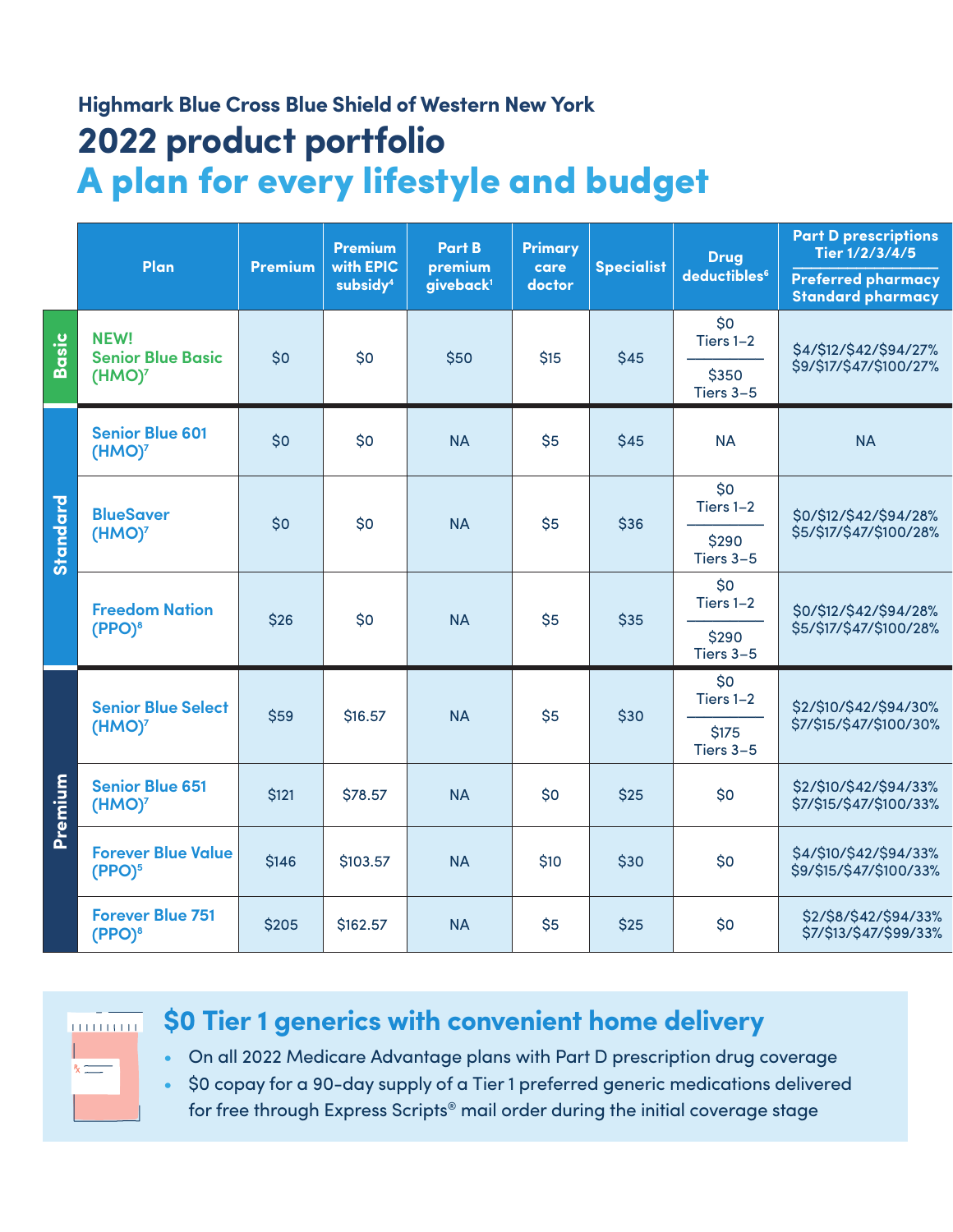

| <b>Inpatient</b><br>hospital care                       | <b>Ambulance</b> | X-rays/<br>advanced radiology<br>(MRI, CAT, PET) | <b>Ambulatory</b><br>surgery/outpatient<br>hospital | Laboratory<br><b>services</b> | <b>Physical</b><br>therapy/<br>occupational<br>therapy (PT/OT) |
|---------------------------------------------------------|------------------|--------------------------------------------------|-----------------------------------------------------|-------------------------------|----------------------------------------------------------------|
| \$400 per day for days 1-5,<br>\$2,000 OOP max per year | \$300            | \$50/\$225                                       | \$425/\$475                                         | \$10                          | \$40                                                           |
| \$290 per day for days 1-7,<br>\$2,030 OOP max per year | \$200            | \$45/\$150                                       | \$225/\$325                                         | \$0                           | \$15                                                           |
| \$360 per day for days 1-5,<br>\$1,800 OOP max per year | \$295            | \$45/\$175                                       | \$325/\$425                                         | \$5                           | \$30                                                           |
| \$370 per day for days 1-5,<br>\$1,850 OOP max per year | \$300            | \$50/\$200                                       | \$300/\$400                                         | \$5                           | \$30                                                           |
| \$335 per day for days 1-5,<br>\$1,675 OOP max per year | \$260            | \$45/\$175                                       | \$300/\$400                                         | \$5                           | \$25                                                           |
| \$225 per day for days 1-7,<br>\$1,575 OOP max per year | \$200            | \$40/\$150                                       | \$225/\$325                                         | \$5                           | \$15                                                           |
| \$250 per day for days 1-7<br>\$1,750 OOP max per year  | \$250            | \$45/\$150                                       | \$250/\$350                                         | \$5                           | \$20                                                           |
| \$205 per day for days 1-7,<br>\$1,435 OOP max per year | \$225            | \$40/\$150                                       | \$200/\$300                                         | \$5                           | \$20                                                           |



## **Optional supplemental dental plans**

Our supplemental dental plans provide enhanced dental coverage for an affordable monthly premium.

| <b>Premium<sup>9</sup></b> Diagnostic and restorative service cost <sup>10</sup> |            | Annual maximum allowance |             |
|----------------------------------------------------------------------------------|------------|--------------------------|-------------|
| <b>Basic</b>                                                                     | <b>S12</b> | 50% coinsurance          | <b>S500</b> |
| <b>Enhanced</b>                                                                  | S25        | 50% coinsurance          | \$1,000     |

Unless otherwise noted, costs shown are for service received in-network.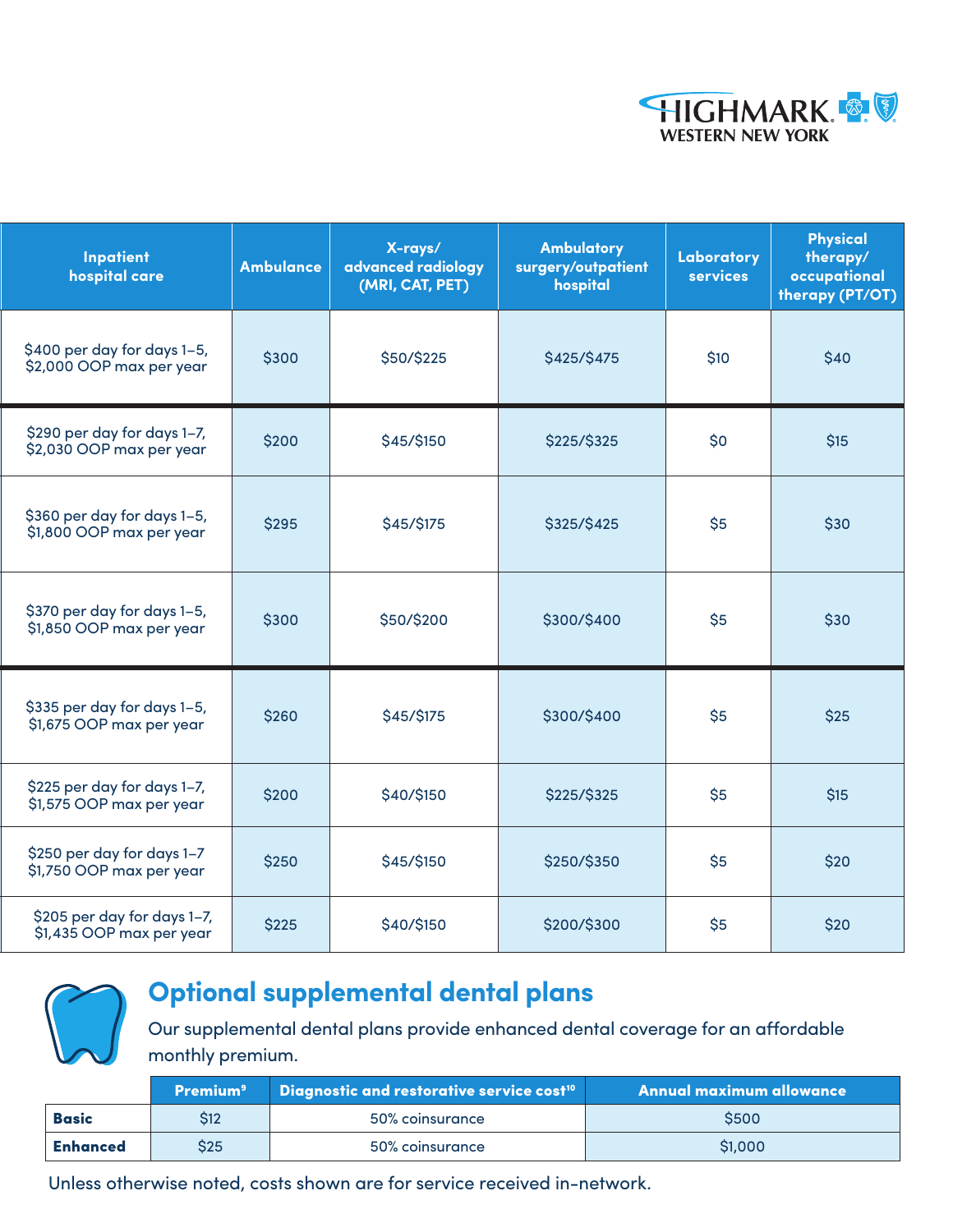## **Blue Total Health**

Our Blue Total Health package provides you with additional benefits and preventive services to help you stay healthy. This exclusive benefits package includes:

Unless otherwise noted, costs shown are for services received in-network.



#### **Routine chiropractor visits**

|                         | <b>Basic</b> | <b>Standard</b> | <b>Premium</b> |
|-------------------------|--------------|-----------------|----------------|
| Copay                   | S20          | S20             | S20            |
| <b>Number of visits</b> | 3 per year   | 6 per year      | 12 per year    |



#### **Acupuncture and massage**

|                         | Basic | <b>Standard</b> | <b>Premium</b> |
|-------------------------|-------|-----------------|----------------|
| <b>Annual allowance</b> | S100  | \$250           | <b>S500</b>    |

#### **Preventive dental**

| <b>NEW!</b><br>Members have coverage for routine chiropractor visits through a participating provider                                                                                                  |              |                                                                                   |                  |  |  |
|--------------------------------------------------------------------------------------------------------------------------------------------------------------------------------------------------------|--------------|-----------------------------------------------------------------------------------|------------------|--|--|
|                                                                                                                                                                                                        | <b>Basic</b> | <b>Standard</b>                                                                   | <b>Premium</b>   |  |  |
| Copay                                                                                                                                                                                                  | \$20         | \$20                                                                              | \$20             |  |  |
| <b>Number of visits</b>                                                                                                                                                                                | 3 per year   | 6 per year                                                                        | 12 per year      |  |  |
| <b>Acupuncture and massage</b><br><b>NEW!</b><br>massage therapy visits.                                                                                                                               |              | Members receive an annual combined allowance toward reimbursement for acupuncture |                  |  |  |
|                                                                                                                                                                                                        | <b>Basic</b> | <b>Standard</b>                                                                   | <b>Premium</b>   |  |  |
| <b>Annual allowance</b>                                                                                                                                                                                | \$100        | \$250                                                                             | \$500            |  |  |
| Coverage provides reimbursement for cleanings, including periodontal cleaning, two exams,<br>and a set of X-rays annually. This benefit requires no network and can be used at any dental<br>provider. |              |                                                                                   |                  |  |  |
|                                                                                                                                                                                                        | <b>Basic</b> | <b>Standard</b>                                                                   | <b>Premium</b>   |  |  |
| <b>Copay per service</b>                                                                                                                                                                               | \$23 copay   | \$10 copay                                                                        | \$10 copay       |  |  |
| <b>Cleaning and</b><br>exam coverage                                                                                                                                                                   | 1 per year   | 2 per year                                                                        | 2 per year       |  |  |
| Over-the-counter (OTC) products<br>Members receive quarterly allowance for OTC drugs and supplies with convenient home delivery                                                                        |              |                                                                                   |                  |  |  |
|                                                                                                                                                                                                        |              |                                                                                   |                  |  |  |
|                                                                                                                                                                                                        | <b>Basic</b> | <b>Standard</b>                                                                   | <b>Premium</b>   |  |  |
| <b>Quarterly OTC allowance</b>                                                                                                                                                                         | Not covered  | \$25 per quarter                                                                  | \$35 per quarter |  |  |

#### **Over-the-counter (OTC) products**

|                         | <b>Basic</b> | <b>Standard</b>  | <b>Premium</b>   |
|-------------------------|--------------|------------------|------------------|
| Quarterly OTC allowance | Not covered  | \$25 per quarter | \$35 per quarter |

#### **Vision**

Using a Davis Vision network provider helps members get more from their vision benefits.

|                                              | <b>Basic</b> | <b>Standard</b>        | <b>Premium</b>         |
|----------------------------------------------|--------------|------------------------|------------------------|
| Allowance on frames,<br>lenses, and contacts | Not covered  | \$100 annual allowance | \$200 annual allowance |
| <b>Routine eye exam</b>                      | S25          | S25                    | S25                    |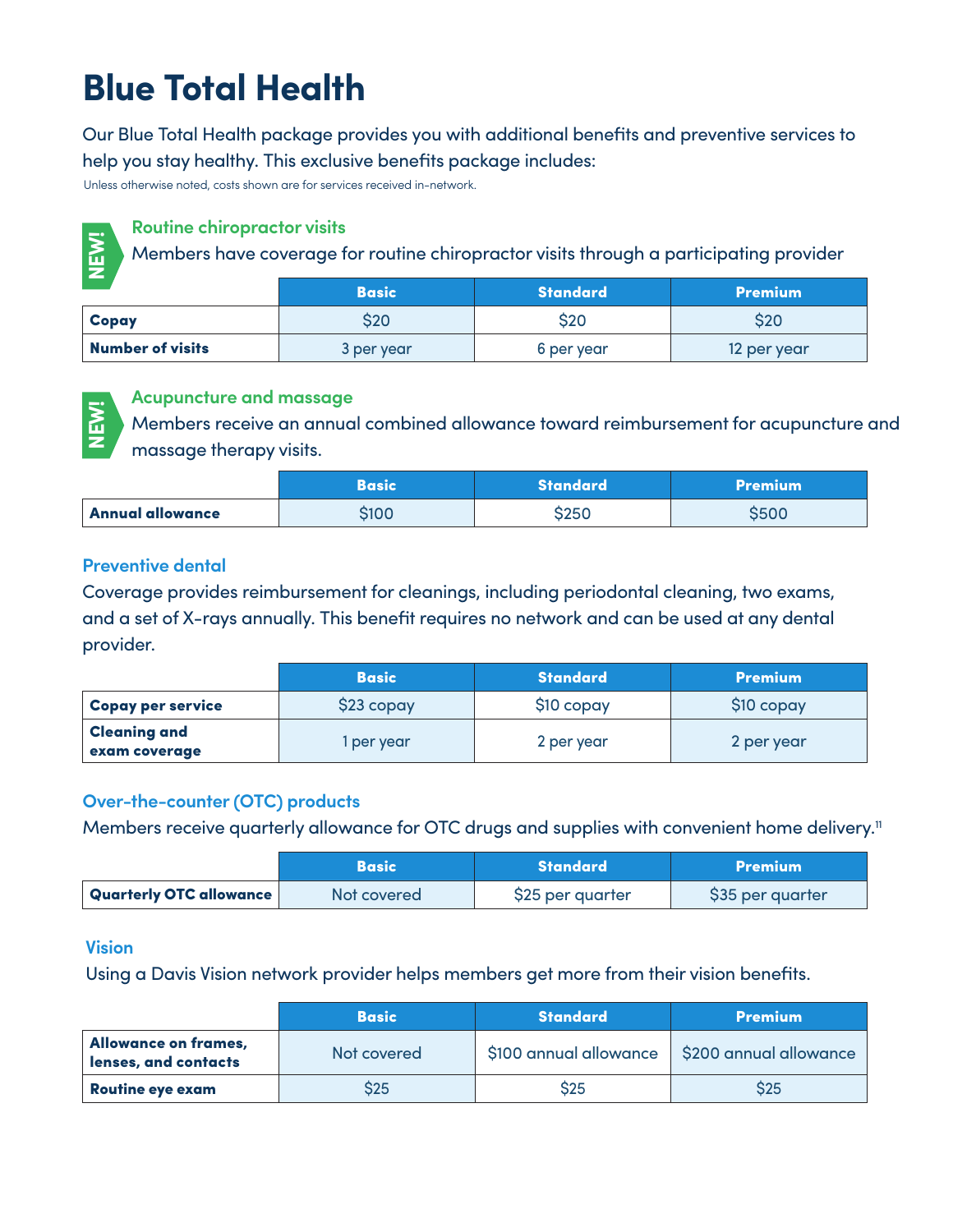### **Hearing**

TruHearing® saves members thousands on hearing aids.

|                             | <b>Basic</b> | <b>Standard</b>         | <b>Premium</b>          |
|-----------------------------|--------------|-------------------------|-------------------------|
| <b>Hearing aids</b>         | Not covered  | \$699 or \$999 per unit | \$599 or \$899 per unit |
| <b>Routine hearing exam</b> | Not covered  | S45                     | S45                     |



#### **Fitness**

All Medicare Advantage plans include the SilverSneakers® no-cost fitness benefit with access to 15,000+ fitness locations nationwide and hundreds of online and virtual classes and resources.



### **Rewards for preventive services**

 $\pm$  After completing their annual wellness visit, colon cancer screening, and breast cancer screening,<sup>12</sup> members earn one \$20 Prepaid Card per service (up to \$60 total)<sup>13</sup> to use at grocery stores and pharmacies.



#### **Low- or no-cost vaccines**

Members are covered for important vaccinations at little or no cost.

- \$0 copay for vaccines including COVID-19, flu, pneumonia, and hepatitis<sup>t</sup>
- Coverage for shingles vaccine with Tier 1 copay (copays and coverage vary by plan)



**NEW!**

### **Enhanced diabetes benefits**

- **CMS Part D Senior Savings Model**
- Predictable copays for a broad range of insulins covered by the member's
	- Part D benefit: 30-day supply of select insulin for \$30 at a preferred pharmacy or \$35 at a standard pharmacy

Note: Not covered on Senior Blue Basic (HMO) or Senior Blue 601 (HMO)

• \$0 Part B diabetic monitoring supplies including lancets, glucose monitors, and test strips<sup>14</sup>

## **Ways to enroll in a Medicare Advantage plan**

- Call to enroll over the phone.
- Meet one-on-one with a consultant who can help you fill out and submit an application.
- Fill out an application and mail it in.

**Visit bcbswny.com/enrollmedicare to complete the application online.**

## **We're here to help.**

### **Call us at 1-800-248-9296 (TTY 711) or email SalesCenterWNY@bcbswny.com**

October 1 – March 31, 8 a.m. to 8 p.m., 7 days a week April 1 – September 30, 8 a.m. to 8 p.m., Monday – Friday